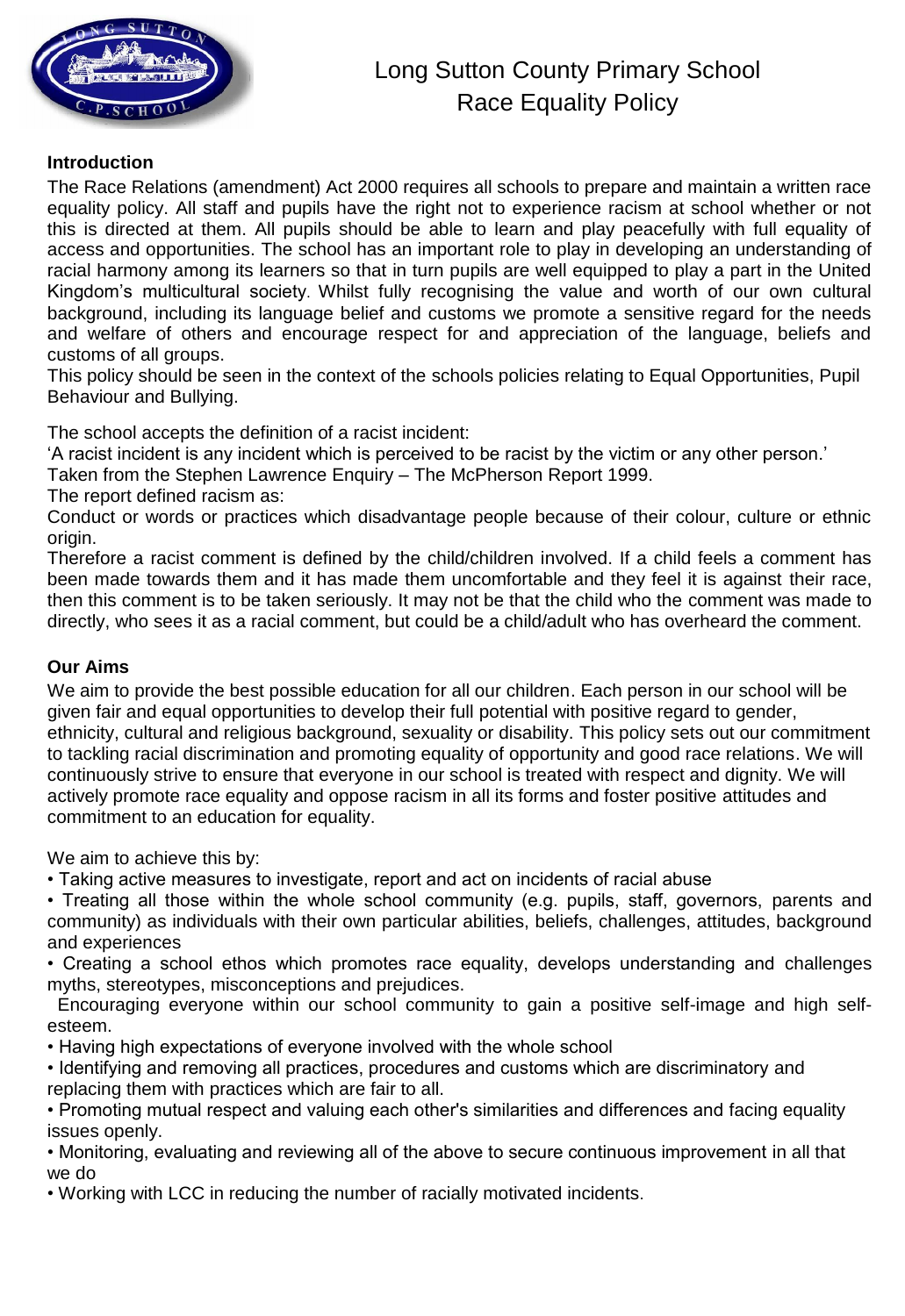#### **Roles and responsibilities**

This race equality policy outlines the roles and responsibilities of everyone involved and connected with the school, so that each individual knows what is expected of them. Promoting race equality and raising the achievement of minority ethnic pupils is the responsibility of the whole school staff, including support staff. Introduction to this race equality policy and action plan will be included in induction arrangements for all new staff to the school. School induction procedures will highlight the duties implied by this policy in the same way as child protection, health and safety and behaviour policies form part of the induction process.

#### **1 Governors**

The governing body of the school has agreed this policy and will:

• assess and monitor the impact of this policy by reviewing the action plan annually; and

• receive progress reports from the head teacher and other school staff on a termly basis, as part ofthe head teacher's report to governors.

One member of the governing body will have responsibility for monitoring this policy, acting as the designated governor for race equality.

#### **2 Head teacher**

The head teacher will demonstrate through their personal leadership the importance of this policy. The Headteacher is responsible, with the Governing Body, for ensuring that the Race Equality Policy and its related procedures and strategies are implemented. The Headteacher ensure that all staff are aware of their responsibilities under the Policy and that they are given appropriate training and support to enable then to fulfil these responsibilities. The Headteacher will initiate disciplinary action against staff and will appropriately discipline pupils who have been found to discriminate racially. The Headteacher, acting as Equal Opportunities Coordinator, ensures that the school regularly reviews all policies and practices in relation to Race Equality.

## **3 Race Equality Co-Ordinator**

The Race Equality Co-ordinator will be a teacher in the school who is involved in action planning where appropriate and policy development and monitoring and evaluation. The role will also include keeping up to date with current thinking, being familiar with literature and resources, attending appropriate training courses and feeding back to colleagues.

#### **4 Subject Co-ordinator/Leader**

Other subject co-ordinators will be responsible for reviewing and monitoring curriculum policies and planning in their own subject areas to ensure that race equality is promoted

## **5 Staff**

All school staff have a responsibility to comply with this policy. They should not discriminate on racial grounds, and should keep themselves up to date with Race Relations legislation, including attending appropriate training and information events as and when available.

Teaching staff and classroom-based assistants ensure that all pupils have the opportunity to have full access to the curriculum and are included in all activities. Through their teaching and relations with pupils, parents, staff and the wider community, they promote race equality and understanding of diversity.

#### **6 Visitors and Contactors Working on Site**

Every effort is made to ensure that all visitors or contactors working on site are made aware of the school's policy on race equality.

#### **Complaints procedure**

If anyone in the school feels that this policy is not being followed then they should raise the matter with the head teacher who will facilitate the appropriate action, which may include an investigation and report on the issue. If there is a formal complaint then the school's complaints procedure will be used.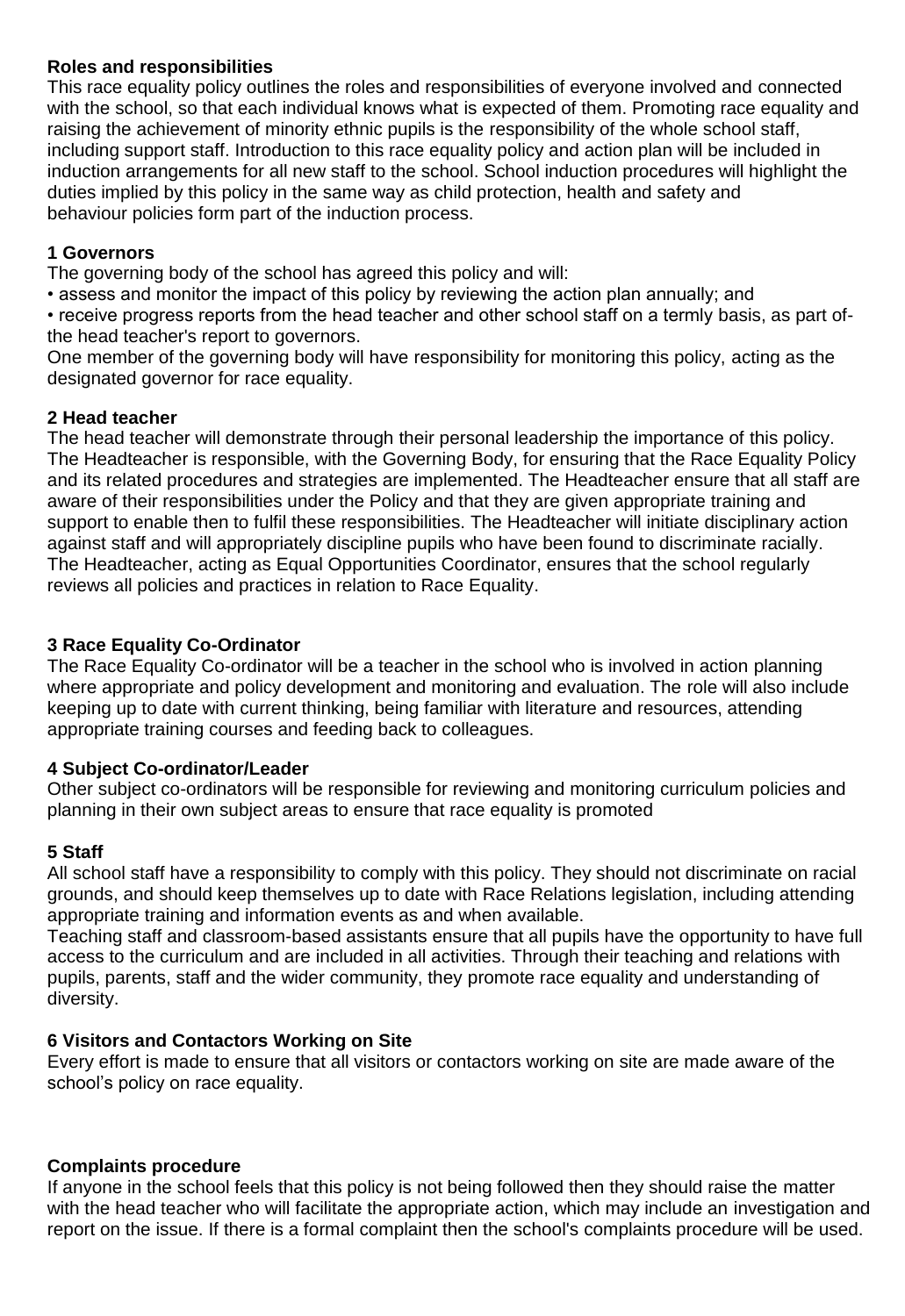## **Implementing this Race Equality Policy**

Subject leaders should refer to this policy in their personal action plans and priorities for Subject leaders should refer to this policy in their personal action plans and priorities for action in the future linked to the school Development Plan, where and when appropriate.

## **Key areas in promoting race equality**

#### **1 The ethos of the school**

• This race equality policy reflects the ethos of the school and the school's policies.

• Everyone associated with the school is kept informed about this racial equality policy

## **2 Pupils' achievements and progress**

• Pupils' attainment and progress in individual subjects is monitored by ethnic group and by gender, language and disability where appropriate.

• The school develops strategies for tackling differences in the attainment and progress of particular ethnic groups, where appropriate.

• When setting targets for individual pupils, teachers will be aware of the ethnic background of each child and will also be aware of current concerns regarding the under achievement of certain groups e.g. African Caribbean, Bangladeshi and Pakistani boys, white working class boys and, in particular, Gypsy and Traveller Pupils.

• The school values the achievements and progress of pupils from all ethnic groups. All pupils have equal access to extra-curricular activities.

• Every pupil is offered the support and guidance they need.

• Staff challenge racism, stereotyping and promote racial equality in education, employment, training and career choice. Steps are taken to ensure that pupils on work experience are not subjected to racism or racial harassment.

## **3 Curriculum, teaching and learning (including language and cultural needs)**

• This school promotes an inclusive curriculum which reflects the multi-ethnic nature of our society.

• Racial equality and ethnic diversity are promoted and racism and discrimination are challenged in all areas of the curriculum. Curriculum planning takes account of the ethnicity, background and language needs of all pupils.

• The school monitors and evaluates its effectiveness in providing an appropriate curriculum for all pupils.

• The allocation of pupils to teaching groups and optional subjects is fair and equitable to pupils from all ethnic groups.

• Assessment outcomes are used to: identify the specific needs of minority ethnic pupils, inform policies, planning and the allocation of resources, where appropriate.

• Teaching methods and styles take account of the needs of pupils from different ethnic groups and encourage positive attitudes to ethnic difference, cultural diversity and racial equality.

• The school takes active steps to ensure that resources in all areas of the curriculum are inclusive. It promotes a greater understanding of cultural diversity and racial equality. There is acknowledgement of the importance of challenging racism and racial discrimination in all areas of the curriculum.

• Resources available to meet the specific needs of pupils from minority ethnic groups including dual language resources are used appropriately.

## **4 Pupil behaviour, discipline and exclusion**

• The school's procedures for managing, rewarding and disciplining pupils are fair and applied equally to all pupils, irrespective of ethnicity.

• The school identifies and adopts good practice strategies in order to reduce any differences in rates of exclusion between ethnic groups

• The process of excluding a pupil is fair and equitable to all pupils.

• Strategies to reintegrate long-term truants and excluded pupils address the needs of pupils from all ethnic groups.

## **5 Racism and racial harassment**

• There is a clear policy and established procedures for dealing with incidents of racism and racial harassment which is understood by everyone in the school community.

• The monitoring system used by the school enables the school to report the relevant details to the governing body and to Lincolnshire County Council each term.

## **6 Staff recruitment and career development**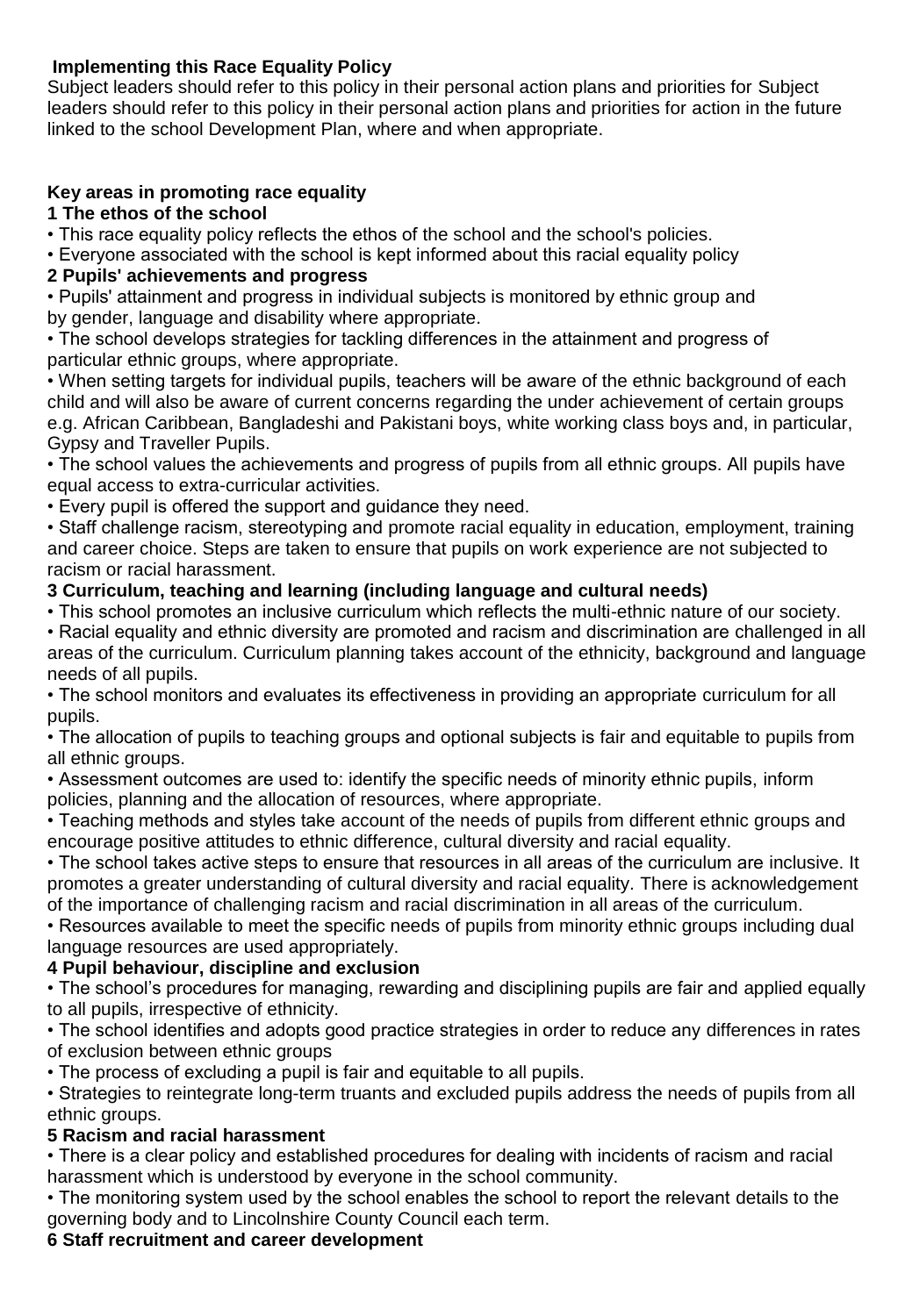• Recruitment and selection procedures are consistent with the statutory Race Relations Code of Practice in Employment and other equality legislation.

• Everyone involved in recruitment and selection adheres to this Code.

• Steps are taken to encourage people from under represented minority ethnic groups to apply for positions at all levels in the school.

• The recruitment and selection process is monitored and reviewed to ensure that discrimination is not taking place and to identify examples of good practice.

• The school monitors the employment and professional development of staff by ethnic group, where appropriate.

• All staff are entitled to appropriate training in order that they can play their full part in ensuring that our school promotes racial equality. Training is linked to priorities within the School Development Plan. Members of the Governing Body will also identify their own training needs in respect of racial equality.

• Proactive steps are taken to identify, support and provide opportunities for the professional development of staff from all ethnic groups.

• The school takes active steps to ensure that selection for redundancy avoids racial discrimination.

# **7 Parents, governors and community partnership**

• Parents are welcome and respected in school.

• People from minority ethnic communities are encouraged to become school governors.

• Governors are encouraged to play an active role in the life of the school in order to fulfil their monitoring duties.

• The school seeks to support all governors in performing their role, for example, through school induction procedures for new governors

• All parents are regularly informed of their child's progress

## **Monitoring the race equality policy**

The school will continually monitor factors about its own organisation and practice. In particular:-

(a) The role of the equal opportunities/inclusion leader, ensuring implementation and review.

(b) The status given to different individuals or groups and their cultures and beliefs within the school, (staff, parents and pupils), valuing diversity.

(c) Subject leaders to oversee the inclusion of equal opportunities across their subject area and policy schemes providing equal curriculum access.

(d) Senior Leadership Team to oversee class management, planning, teaching, differentiation and balance between the learning process, the content of lessons and the curriculum and resources used; the methods of assessment.

(e) Expecting the same range of behaviour, achievement, moral and social understanding from all pupils.

(f) Developing ways to value assertiveness and quietness in appropriate circumstances.

(g) Encourage pupils to develop positive self images.

(h) Encourage pupils to question and develop open minds.

(i) Promote pastoral care within the school and the link with outside agencies.

(j) The relationship between home and school and the role the school plays in the community.

(k) The recognition of the need to have a staff profile reflects gender/race distribution of teaching and non-teaching staff.

(l) The recognition of the need to have a governing body which reflects gender and race.

(m) The development of a rigorous monitoring policy to take account of ethnicity, gender and SEN.

## **Assessment**

Attainment and progress data for all children is analysed

 $\mathbb{H}$  Rigorous assessment of all pupils tracked termly using in school tracking systems.

Records kept of work progress of children supported by support staff and shared with class teachers and subject leaders.

 $\mathbb{H}$  Reports to parents are accessible.

 $\mathbb{H}$  AFL is used to formulate records of progress and develop pupil targets.

 $\mathbb{H}$  Marking of work is consistent across groups of pupils. It is constructive and diagnostic.

All pupils contribute to self assessment.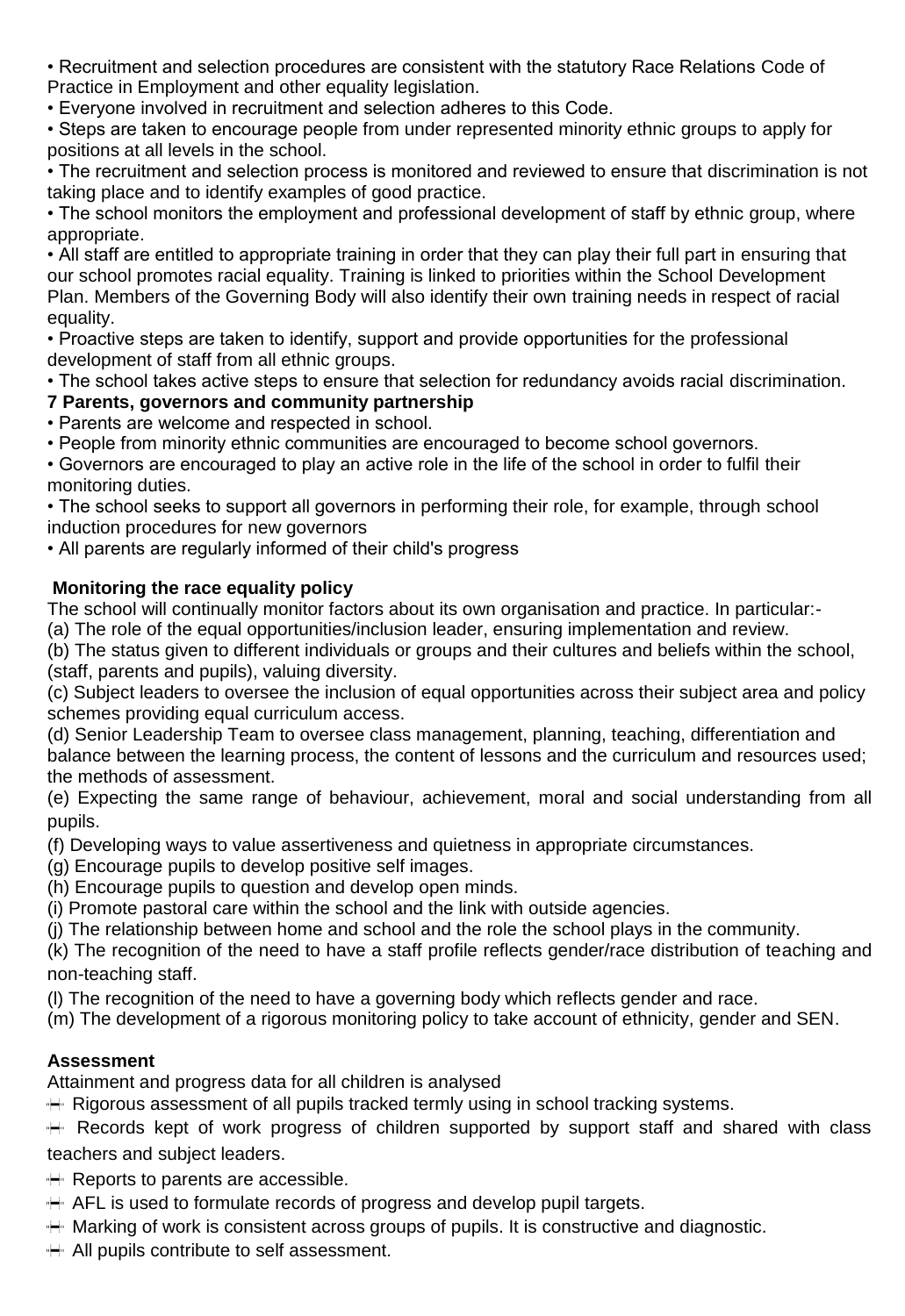#### **Incidents of a racist nature**

Staff must be aware that their reactions to such an incident will influence the attitudes of pupils. For example, failure to respond may be seen as condoning racist behaviour. All incidents of racial harassment should be treated as serious disciplinary matters. All incidents should be responded to immediately even if some aspects of the response are dealt with at a later stage. Dealing with these issues is a learning experience and that there is no one way of dealing with incidents, however the following procedures must be followed:

The school follows the LA recommended guidelines and disciplinary measures.

• All incidents of racism and racial harassment by pupils, staff or others in the school will be investigated by the Head teacher/SLT

- Once reported the incident will be investigated and will then be recorded in Racial Incident Log Book (kept in the Headteacher's office)
- Incidents will be investigated and if the allegations of racism are corroborated appropriate sanctions will be put in place.

• Report to parents (depending on seriousness of the incident and in consultation with the Headteacher)

- Consequences will followed as determined by the school's behaviour policy leading to fixed term or permanent exclusion where considered necessary.
- Further incidents will be reported to Governors and if deemed necessary, a copy of the school's record forwarded to the Schools Liaison Officer at County Offices

The perception of the person who has experienced racism should be given priority.

## **Supporting the victim**

The following should be employed as ways of reducing the trauma for victims:

- Immediate reassurance and support should be made available.
- A member of staff needs to explain the action taken and to express the attitudes of the institution towards such behaviour.
- The victim must be given the opportunity to express his/her own concern and feelings.
- Parents should be involved where appropriate.
- All parties should be kept informed of the outcome of the incident reported.
- The school should have a nominated person available to act as a friend or adviser, to support the victim and his/her family.

## **Challenging the perpetrator**

- Act immediately; don"t let others think you are condoning what has happened.
- Criticise the action, not the pupil.
- Combine discipline with counselling and advice.
- Referring racial incidents to senior staff makes clear to everyone that they are being treated seriously.
- Remove graffiti and offensive items immediately.
- Talk to the abusive pupil"s parents. Explain the school"s position on equal opportunities.
- Discuss the issues with the other pupils involved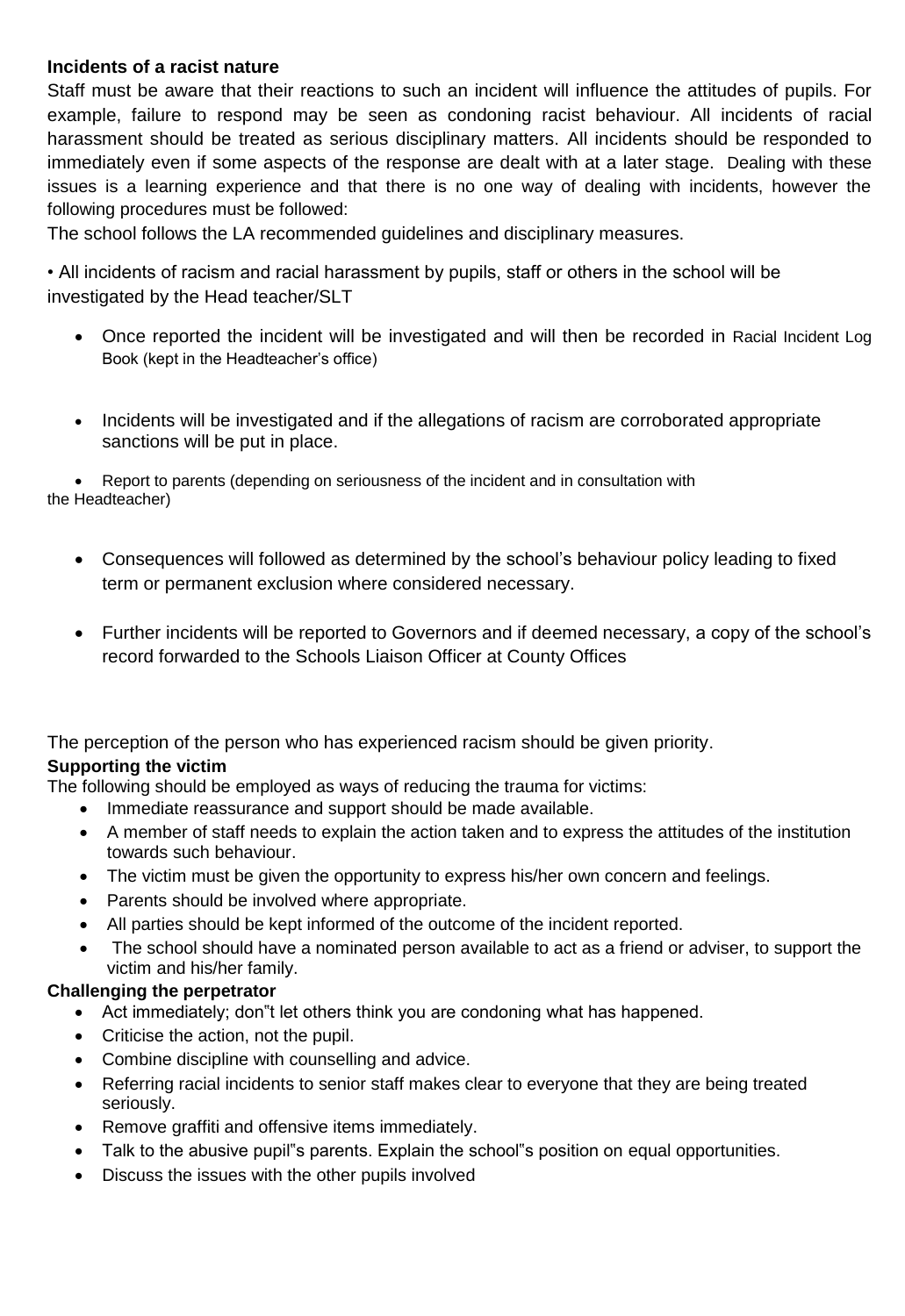#### **Review**

The Headteacher, Subject Leader and Governing Body will review this policy annually in consultation with staff. Written – June 2015

Claire Carr Assiatant Headteacher

## Appendix

There are various forms of behaviour, which will require an appropriate and immediate response. These may include the following:

 $\Box$  Racist name calling, insults, jokes, taunts.

□ Racist graffiti on walls, books, desks, school bags.

 $\Box$  The wearing and displaying of racist badges and insignia.

□ Bringing into the school, books, comics, or leaflets which contain racially denigrating material.

□ Making comments, for example in discussion during a lesson, which denigrate on the grounds of race.

 $\Box$  Refusal to co-operate or work with a member of an ethic group on the ground of ethnicity.

 $\Box$  Attempting to recruit others into organisations with racist aims and objectives;

 $\Box$  physical assault or the threat of it because of a person"s colour or ethnicity.

 $\Box$  A gradual undermining of confidence which may build up, leading to low self esteem and a feeling of inferiority.